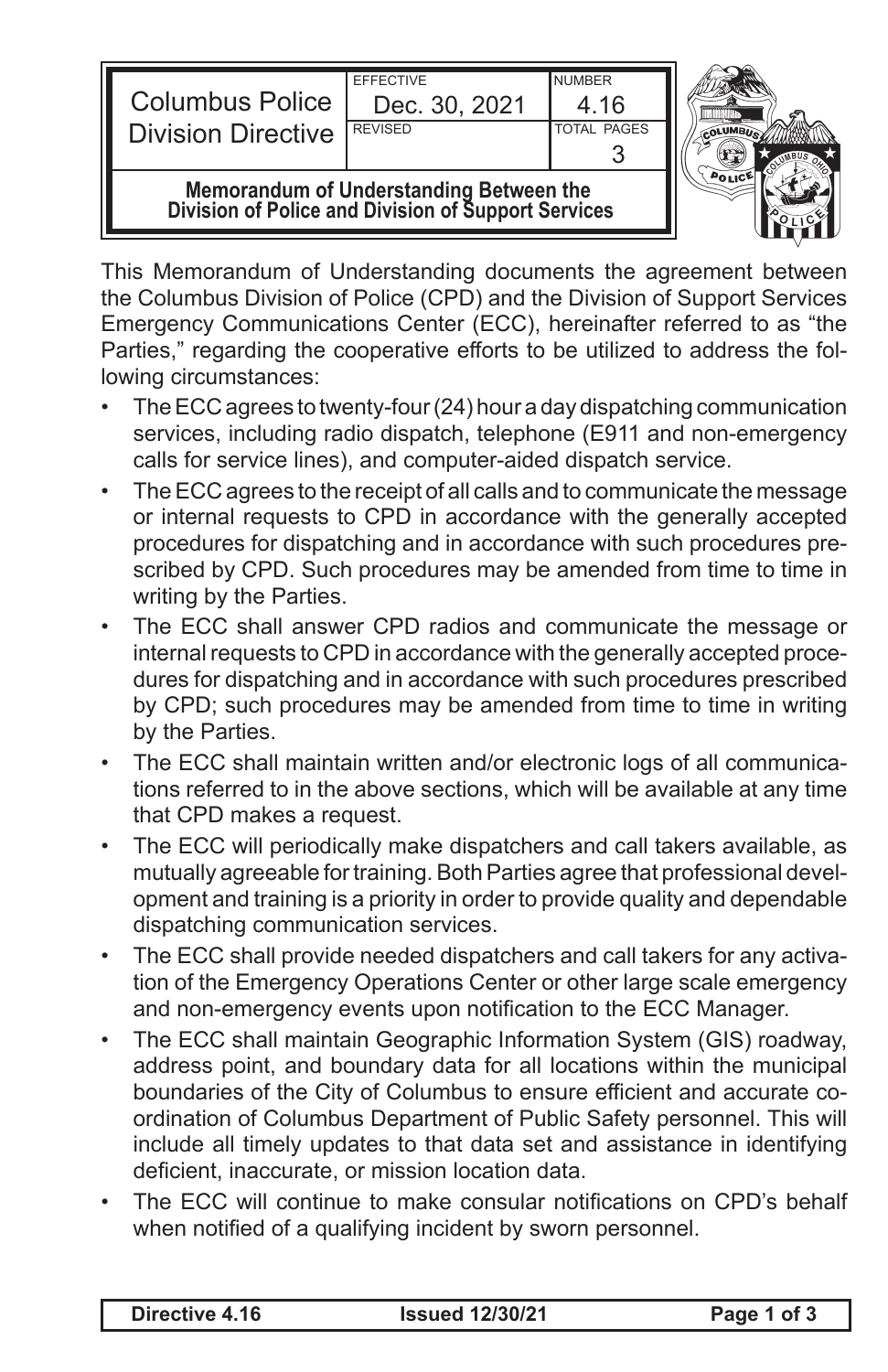- The ECC will exercise reasonable diligence and make a good faith effort to provide communication services and staffing to CPD at a service level comparable with Ohio PSAP Operational standards, CALEA Accreditation standards, NENA Operational Standards, and APCO ANSII standards.
- The ECC is responsible for determining the proper allocation of the equipment, personnel, and all other resources for response to calls for service unless a supervisor requests otherwise. This will be done with the intention to do so in a manner that provides reliable and dependable services to CPD under this agreement.
- The Division of Support Services shall maintain the ECC in good working order and repair.
- Whenever possible, CPD will notify the ECC and ECC Manager of any planned special events thirty (30) days in advance. CPD shall also share any pre-event intelligence with the ECC Supervisors to be disseminated as needed.
- The ECC will continue to supply Law Enforcement Automated Data System (LEADS) information with CPD in the same manner as previously supplied.
- The ECC will cooperate and supply information to CPD for any CALEA accreditation or other certification needs.
- CPD will identify one (1) commander within its ranks to be the liaison with the ECC. All coordinated needs will be handled between the appointed commander and the Support Services Administrator and/or his/her designee.
- CPD will be exclusively responsible for the approval of the assignment of special talk groups, encryption, and special radio equipment to Division personnel. Those requests will be approved by the ECC Liaison Commander and made known to the Support Services Radio Group Manager. The Radio Group Manager will then determine what action is to be taken, whether it be the creation of talk groups, reprogramming of radios, etc. Any budgetary constraints concerning provided services or equipment shall be addressed by the Support Services Administrator, ECC Liaison Commander, and the Radio Group Manager.
- CPD and the Support Services Administration mutually agree to allow their personnel to be accessed for any investigative purposes, including interviews by the CPD Internal Affairs Bureau.
- CPD agrees to allow ECC personnel to ride along in various capacities as part of call taking and dispatcher training.
- CPD and Support Services mutually agree to maintain a system where parties can securely share select documents electronically in real-time.
- CPD agrees to archive and securely maintain all materials previously housed and maintained on the Division of Police document management system by CPD Communications Bureau personnel.
- CPD agrees to maintain a sufficient number of licenses in the Division's document management system site for use by select Division of Support Services personnel.